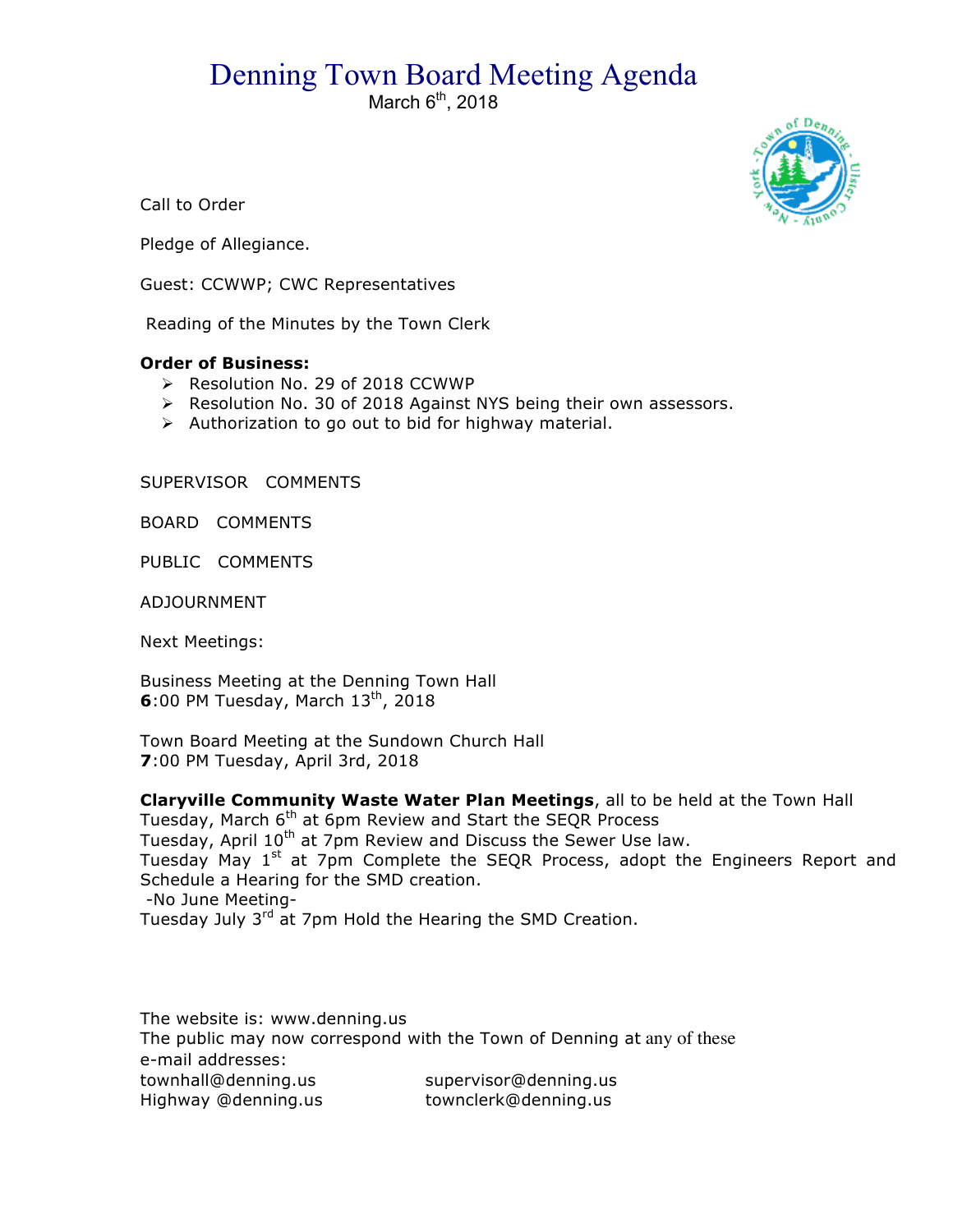Denning Town Board Meeting March 6<sup>th</sup>, 2018 Resolution No.29 of 2018

## **RESOLUTION OF THE TOWN BOARD OF THE TOWN OF DENNING SEEKING LEAD AGENCY STATUS IN CONSTRUCTION OF THE COMMUNITY WASTEWATER MANAGEMENT PROGRAM IN THE HAMLET OF CLARYVILLE**

**WHEREAS**, the Town Board of the Town of Denning previously entered into an agreement (the "Agreement") with the Catskill Watershed Corporation ("CWC") to participate in the Community Wastewater Management Program, which program will provide for the design and construction of a wastewater management project in the Hamlet of Claryville; and

**WHEREAS,** the CWC through the Program, will provide full funding for the wastewater management project through a block grant; and

**WHEREAS,** CWC's consultant for the Program, Lamont Engineers, has prepared a Preliminary Engineer's Report for the Hamlet of Claryville, Final Issue dated May, 2017, evaluating various alternative methods for managing the wastewater needs of the Hamlet of Claryville, such report marking the end of the Study Phase of the project; and

**WHEREAS,** the Town has reviewed the Preliminary Engineer's Report prepared by Lamont Engineers; and

**WHEREAS,** based upon its review of the Preliminary Engineer's Report and consultation with the Town's Counsel, the Town Board agreed to proceed to the Pre-Construction phase of the Project as set forth in Section 2.05 of the Agreement, such schedule to be agreed upon by the Town and CWC; and

**WHEREAS,** the Town Board of the Town of Denning seeks to commence coordinated review of this action and seeks to act as Lead Agency pursuant to the requirements of the State Environmental Quality Review Act ("SEQRA"), New York State Environmental Conservation Law, Article 8 and 6 NYCRR Part 617; and

**WHEREAS**, the Town of Denning, pursuant to 6 NYCRR Part 617 will conduct a coordinated review and seek input from various involved and interested agencies on its designation as lead agency.

## **THEREFORE, NOW BE IT RESOLVED THAT:**

Subject to providing notice to and obtaining the consent of all other involved agencies, the Town Board of the Town of Denning hereby designates itself as "lead agency" for purposes of compliance with SEQR, 6 NYCRR Part 617. The Town Board shall undertake and complete all duties and obligations of the "lead agency" as required by 6 NYCRR Part 617.

The Town Board hereby authorizes the Town Supervisor to execute any and all documents on behalf of the Town as may be necessary to become lead agency.

Motion to adopt and approve by Councilman Mike Dean, 2<sup>nd</sup> by Councilman Gregory Vurckio. Roll Call Vote: Councilman Mike Dean AYE Councilman Paul Schoonmaker AYE Councilman Kevin Smith AYE Councilman Gregory Vurckio AYE Supervisor David Brooks AYE Motion carried following a unanimous roll call vote.